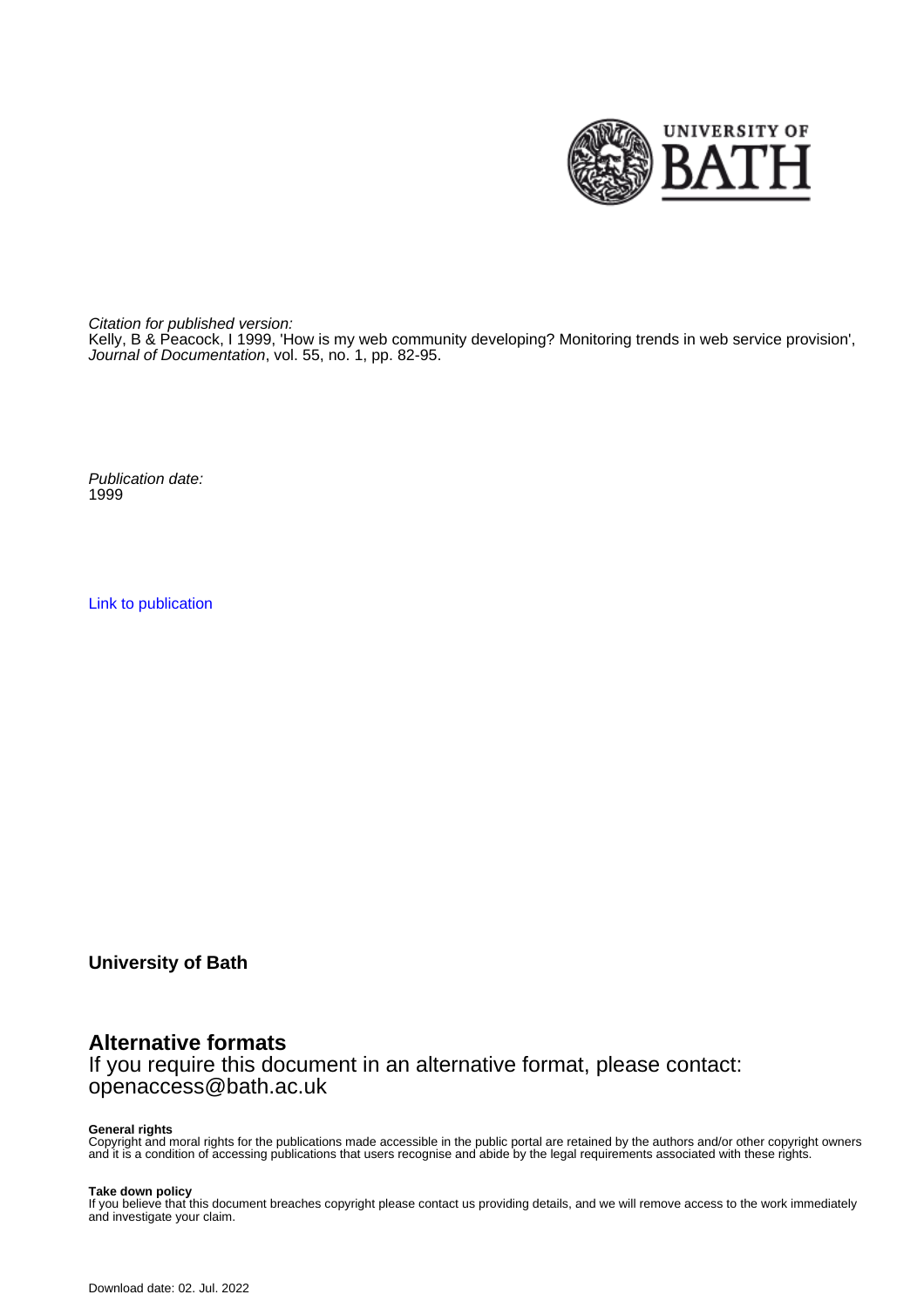# **How Is My Web Community Developing? Monitoring Trends In Web Service Provision**

Brian Kelly, UK Web Focus and Ian Peacock, WebWatch UK Office for Library and Information Networking, University of Bath, Bath, BA2 7AY, **IK** 

E-mail: b.kelly@ukoln.ac.uk i.peacock@ukoln.ac.uk Phone: +44 1225 323943 +44 1225 323570 Fax: +44 1225 826838

# *Abstract*

*As the World Wide Web continues its tremendous rate of development, providers of services on the Web have difficult decisions to make regarding the deployment of new technologies: should they begin deployment of technologies such as HTML 4.0, CSS 2, Java, Dublin Core metadata, etc., or should they wait until the technologies mature. This paper describes the use of a web auditing / profiling robot utility known as WebWatch which can help service providers by providing information on the uptake of technologies within particular communities. A description of use of the WebWatch software within the UK Higher Education community is given, together with a discussion of the findings.* 

# **Introduction**

#### *The Beleaguered Webmaster*

In the early days of the web life was easy for the webmaster, to use the popular, if politically-incorrect term. A simple text editor (typically vi or emacs for the Unix user or Notepad for the Windows users) or simple HTML authoring tool would suffice for creating web pages. Add a graphical tool for creating and editing images, and the webmaster could create a website which could make use of most of the web technologies which were widely deployed in around 1994.

These days, however, life is much more difficult. Competition between the browser software vendors has hastened the development of a wide range of web technologies, much of which, sadly, appears to suffer from interoperability problems. The web standards community, principally the World Wide Web Consortium, has developed a range of new or updated web protocols (see article by Brian Kelly elsewhere in this edition of the Journal of Documentation) although, again, there are reports of implementation problems.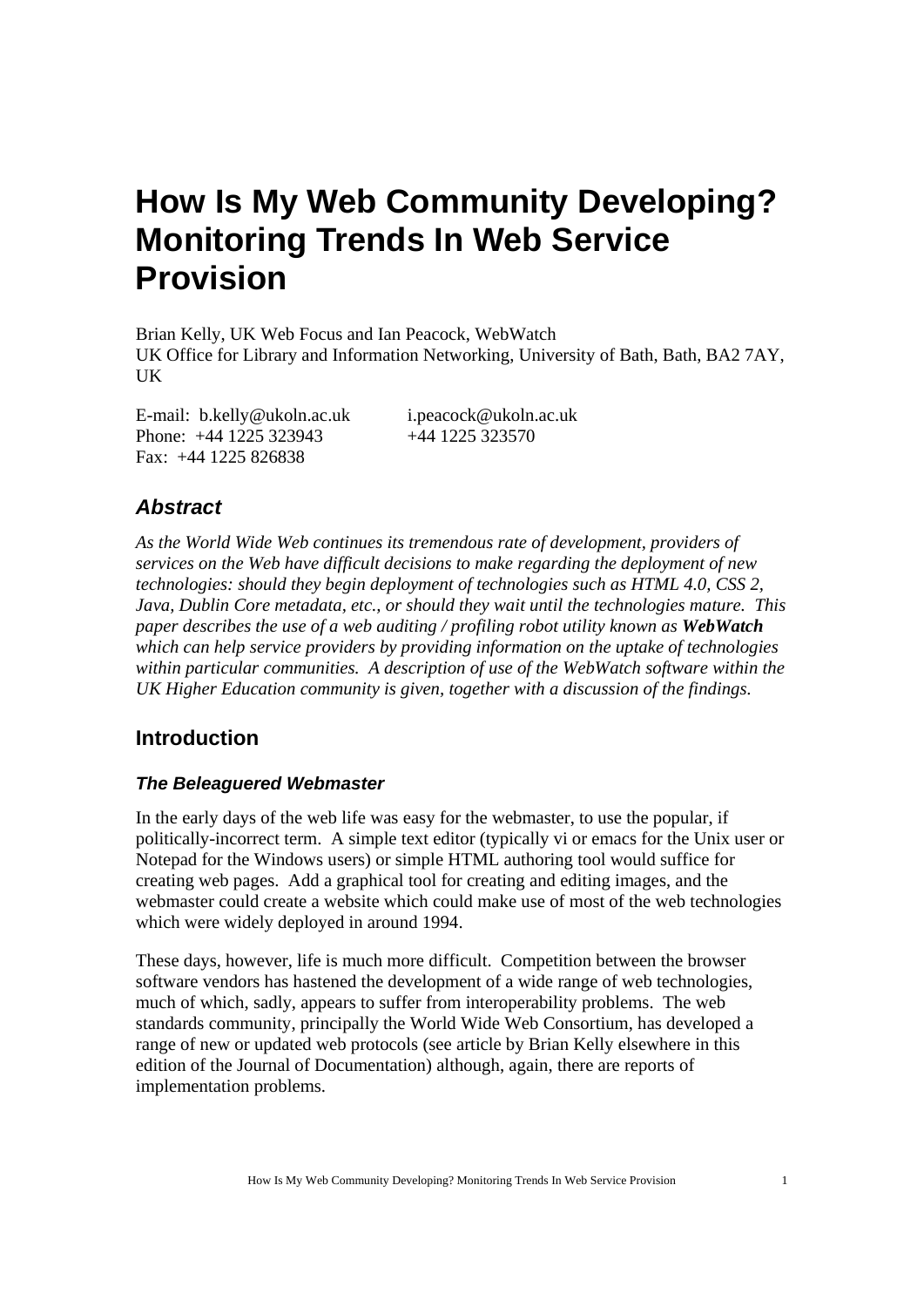As the web becomes increasingly used to support core business functions, rather than simply as a noticeboard managed by enthusiasts in the IT department, the webmaster faces pressures to begin deployment of new technologies. He, and the webmaster is often male, is often not in a position to say no and point out deployment and interoperability problems.

#### *Web Monitoring Tools*

Web auditing and monitoring tools can assist the beleaguered webmaster by providing information on the uptake of web technologies. Such tools can provide evidence on how widely deployed particular technologies are and how they are used. This information is, of course, of use to a number of communities such as policy-makers, funders, software developers, etc.

In this paper the authors describe the use of a web monitoring tool based on web robot software which can be used freely on the Web without any special authorisation. A description of the robot software which has been developed by the authors is given. The paper then reports on the use of the tools within one particular community – UK Higher Education – and interprets the results. The paper concludes by describing other ways in which web monitoring tools can be used.

### **Robot Software**

#### *Background*

How big is the Web? Clearly in order to answer this question automated software must be used.

In 1993 the first attempt to answer the question was made. The World Wide Web Wanderer (WWWW) web robot was developed as an automated tool to automatically follow links on web pages in order to count the total number of resources to be found on the Web. In June 1993 the robot detected 130 web sites, which had grown to over 10,000 by December 1994 and 100,000 by January 1996 [1].

Since this initial survey was started, a number of other trawls have been carried out, although, due to the current size of the web, trawls of the entire Web tend nowadays to be carried out by large organisations which have the required disk and server capacity. The Open Text Corporation's trawl reported by Tim Bray at the WWW 5 conference [2] indicated that by November 1995 there were over 11 million unique URLs and over 223,000 unique web servers.

#### *Robot Software*

The *World Wide Web Wanderer* and the *Open Text Spider* are examples of web robots. A web robot can be regarded as an automated browser, which will sequentially retrieve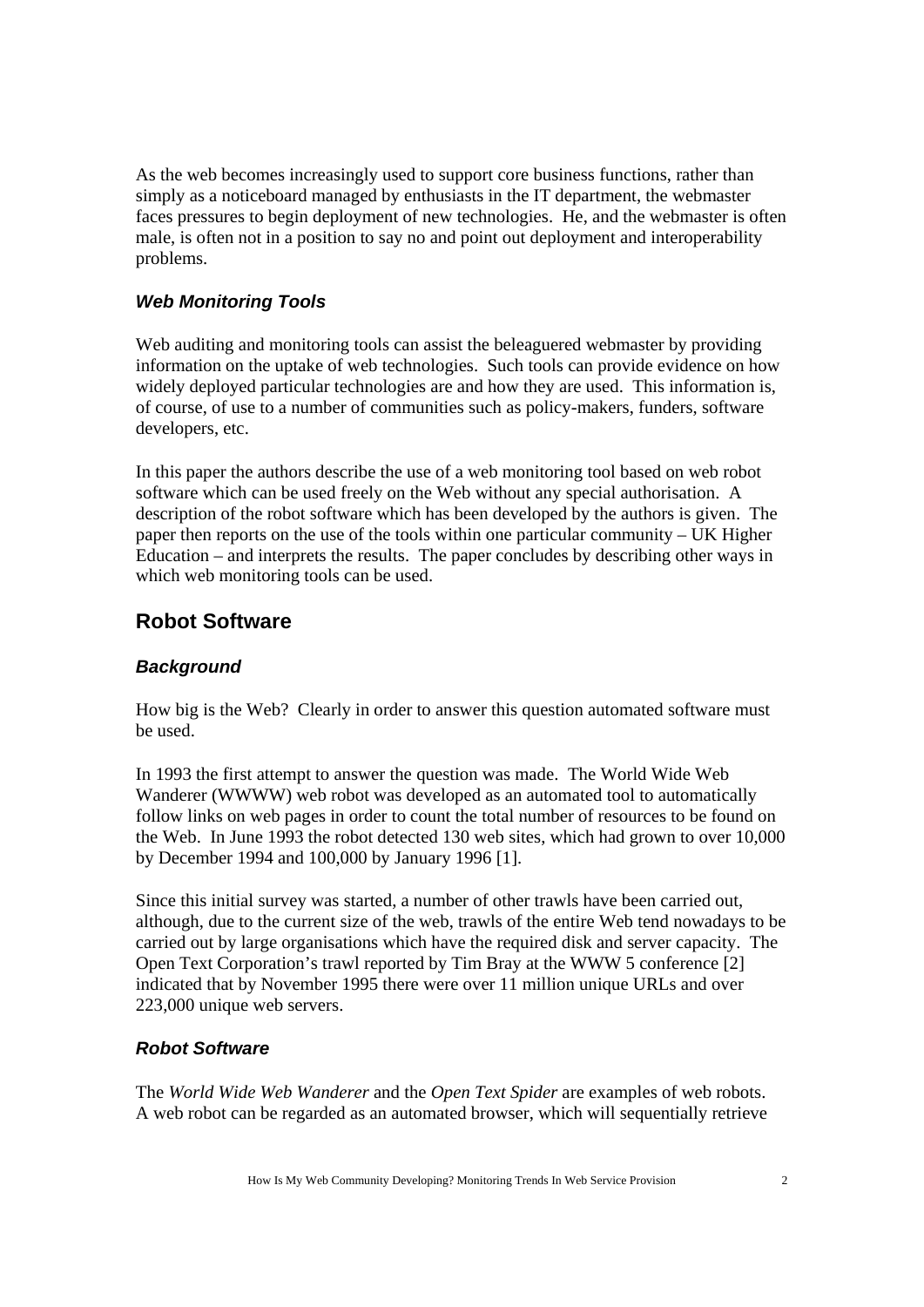web resources. Unlike a browser, however, a robot is not designed to retrieve resources for viewing. Robots typically retrieve web resources for auditing purposes, as described above, for indexing or for checking (such as robot software to detect broken links).

The current generation of web crawlers is large. A glance at the Web Robots Pages [3] reveals a list of over 160 well-known robots. These robots are used for a variety of purposes including auditing and statistics (such as the Tcl W3 Robot [4] and the RBSE Spider [5]), indexing (the NWI Robot [6] and Harvest [7]), maintenance (Checkbot [8] and LinkWalker [9]) and mirroring (Templeton [10]).

Robot software can be regarded as automated web browsers. A potential problem with robot software is the danger of causing server or network overload by requesting too many resources in a short space of time. In order to overcome this problem the Robot Exclusion Protocol [11] has been developed. This is a method that allows web administrators to indicate to robots which parts of their site the robots should not visit.

# **The WebWatch Project**

### *Background*

The WebWatch project is funded by the BLRIC (the British Library Research and Innovation Centre). The project is based at UKOLN, University of Bath. The aims of the WebWatch project are:

- To develop robot software to gather information on usage of web technologies within a number of communities within the UK.
- To use the software to collect the data.
- To develop (if appropriate) and use analysis tools to provide statistical analyses of the data.
- To produce reports explaining the analyses.
- To make recommendations to appropriate bodies on the information collected.
- To publicise reports to relevant communities.

The WebWatch project began in August 1997.

#### *WebWatch Robot Software*

Following an initial survey of robot software it was decided to make use of the Harvest software. Harvest [12] is a software suite which is widely used within the worldwide research distributed indexing community. A slightly modified version of the software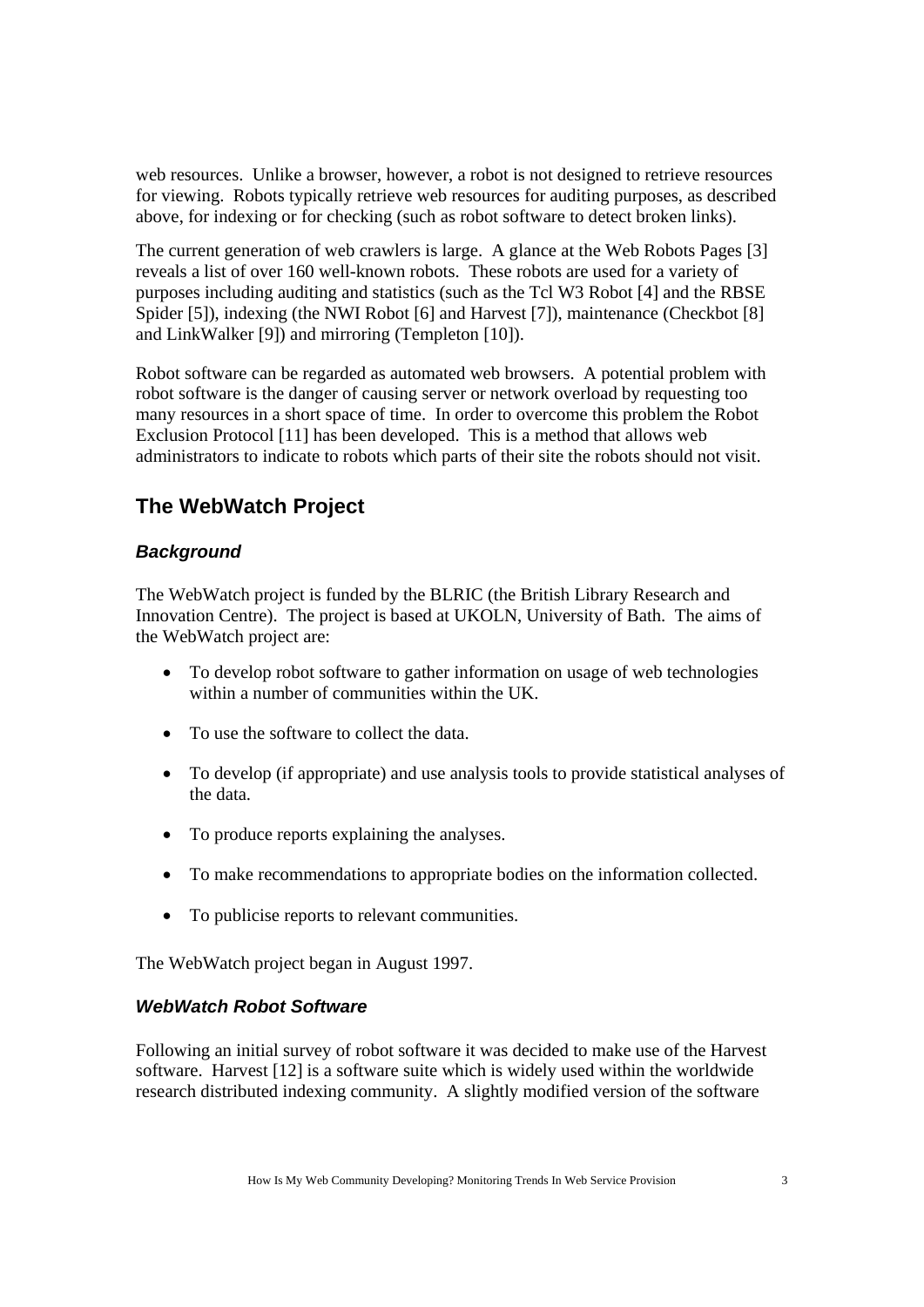was used in the initial WebWatch trawl carried out in October 1997 across UK public library websites [13].

Once the data for this community and a number of other small trawls had been collected and analysed it became apparent that Harvest was very limited as an auditing robot. As it had been designed for indexing web resources, it did not allow non-textual resources, such as images, to be downloaded. Also as it processed the file suffix for web resources, rather than Internet MIME types, it was not possible to analyse resources by MIME types. In the light of these limitations and the difficulties found in extending Harvest it was designed to write our own WebWatch robot which would be designed for auditing purposes.

The current version of the WebWatch robot is written in perl5 and builds on previous versions.

# **Survey of UK Higher Education Entry Pages**

In October 1997 a WebWatch trawl of UK University entry pages was carried out. The trawl was repeated on 31 July 1998 (which terminated on 2 August). The initial results have been published elsewhere [14]. In this paper we give a brief summary of the original survey, a more detailed report of the second trawl and a comparison between the two trawls.

#### *Initial Trawl of UK Universities*

The initial trawl of UK University entry pages began on the evening of Friday  $24<sup>th</sup>$ October 1997. The WebWatch robot analysed the institutional web entry point for UK Universities and Colleges as defined in the HESA list [15]. This list contained the entry points for 164 institutions. The WebWatch robot successfully trawled 158 institutions. Six institutional home pages could not be accessed, due to server problems, network problems or errors in the input data file.

#### *Second Trawl of UK Universities*

The second trawl of UK University entry points was initiated on the evening of Friday 31 July 1998. This time the NISS list of Higher Education Universities and Colleges [17] was used for initial trawl. This file contains 170 institutions. The WebWatch robot successfully trawled 149 institutions. Twenty-one institutional home pages could not be accessed, due to server problems, network problems, restrictions imposed by the robot exclusion protocols or errors in the input data file.

A total of 59 sites had robots.txt files. Of these, two sites (Edinburgh and Liverpool universities) prohibited access to most robots. As these sites were not trawled they are excluded from most of the summaries. However details about the server configuration is included in the summaries.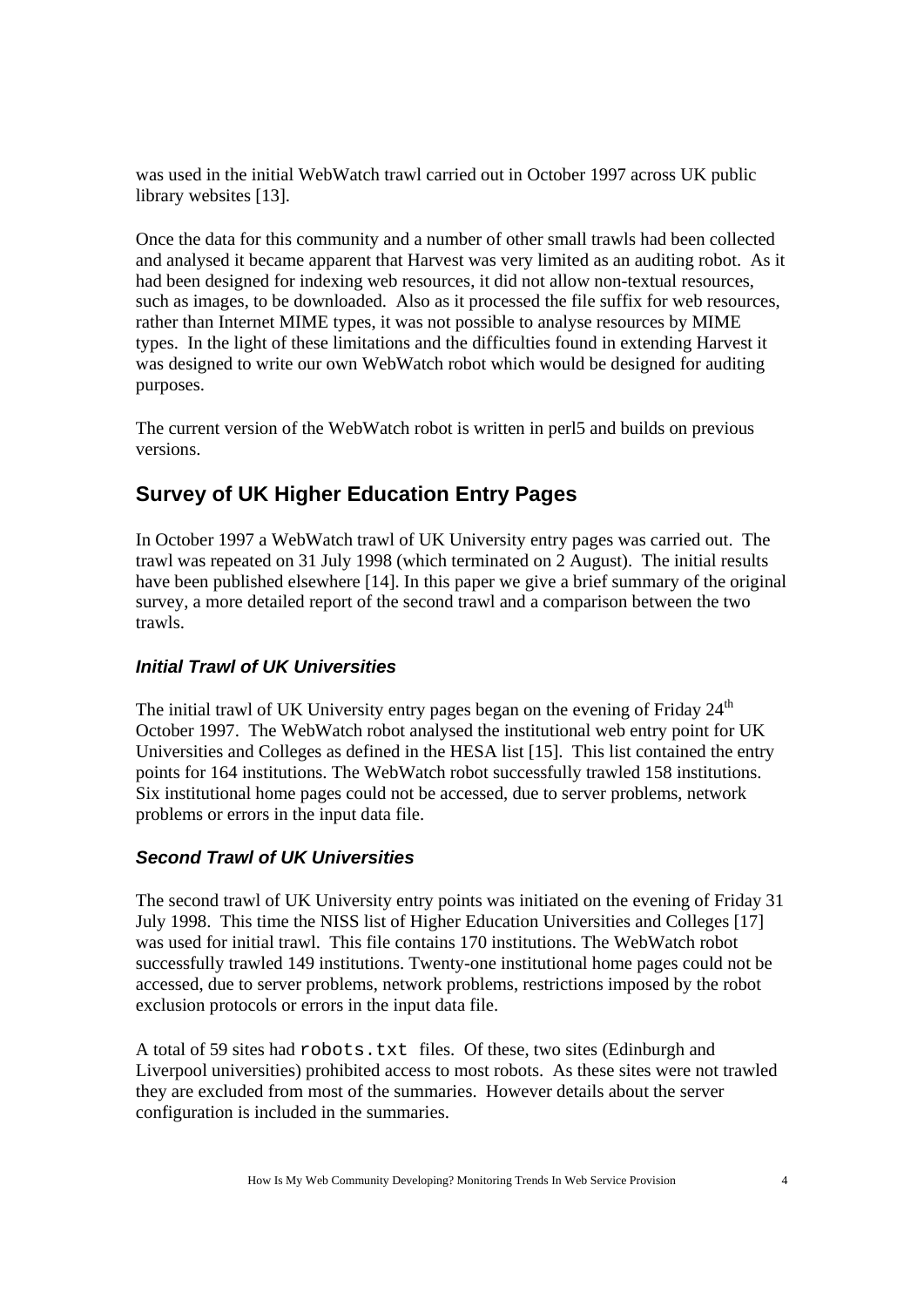Note that when manually analysing outliers in the data it was sometimes found that information could be obtained which was not available in the data collected by the robot.

| <b>Server</b>           | <b>Usage</b><br>(No. / %)<br><b>Oct 1997</b> | <b>Usage</b><br>$(N_0, / V_0)$<br><b>July 98</b> | <b>Comments</b>                                                                 |  |
|-------------------------|----------------------------------------------|--------------------------------------------------|---------------------------------------------------------------------------------|--|
| Apache                  | 48 / 31%                                     | 62 / 42%                                         | Mostly Unix platform (possibly also Windows NT)                                 |  |
| Netscape                | 24 / 15%                                     | 25 / 17%                                         | Unix and Windows NT platforms                                                   |  |
| Microsoft               | 13 / 8%                                      | 20 / 13%                                         | Windows NT platform                                                             |  |
| <b>NCSA</b>             | 33 21%                                       | 14 / 9%                                          | Unix platform                                                                   |  |
| <b>CERN</b>             | 20 / 13%                                     | 13/9%                                            | Unix platform                                                                   |  |
| Webstar                 | 3/2%                                         | 4/2%                                             | Macintosh platform                                                              |  |
| Novell                  | 3/2%                                         | 3/2%                                             | <b>PC</b>                                                                       |  |
| OSU                     | 5/3%                                         | 2/1%                                             | Dec VMS platform. Used at http://www.mdx.ac.uk/<br>and http://www.rhbnc.ac.uk/  |  |
| Lotus<br>Domino         | 0/0%                                         | $1/1\%$                                          | Windows NT platform. Used at<br>http://www.henleymc.ac.uk/                      |  |
| <b>BorderWare</b>       | 2/1%                                         | $1/1\%$                                          | Used at http://www.marjon.ac.uk/                                                |  |
| <b>SWS</b>              | 0/0%                                         | $1/1\%$                                          | Sun (Unix) platform. Used at<br>http://www.norcol.ac.uk/                        |  |
| <b>HTTPS</b>            | $1/1\%$                                      | $1/1\%$                                          | Used at http://www.rgu.ac.uk/                                                   |  |
| WinHTTPD                | $1/1\%$                                      | 1/1%                                             | Used at http://www.ssees.ac.uk/                                                 |  |
| WN                      | 0/0%                                         | $1/1\%$                                          | Used at http://www.haac.ac.uk/                                                  |  |
| Microsoft<br><b>PWS</b> | $1/1\%$                                      | 0/0%                                             | Was used at http://www.rave.ac.uk/. Now upgraded to<br>Microsoft-IIS.           |  |
| Purveyor                | $1/1\%$                                      | 0/0%                                             | Was used at http://www.uwic.ac.uk/. Now upgraded<br>to Microsoft-IIS            |  |
| Roxen<br>Challenger     | $1/1\%$                                      | 0/0%                                             | Used at http://www.uel.ac.uk/. Server down at time of<br>second trawl.          |  |
| WebSite                 | $1/1\%$                                      | 0/0%                                             | Used at http://www.york.biosis.org/. Site not in input<br>file of second trawl. |  |
| <b>TOTAL</b>            | 157                                          | 149                                              |                                                                                 |  |

A brief summary of the findings is given below. More detailed commentary is given later in this article.

**Table 1 Table of Server Usage**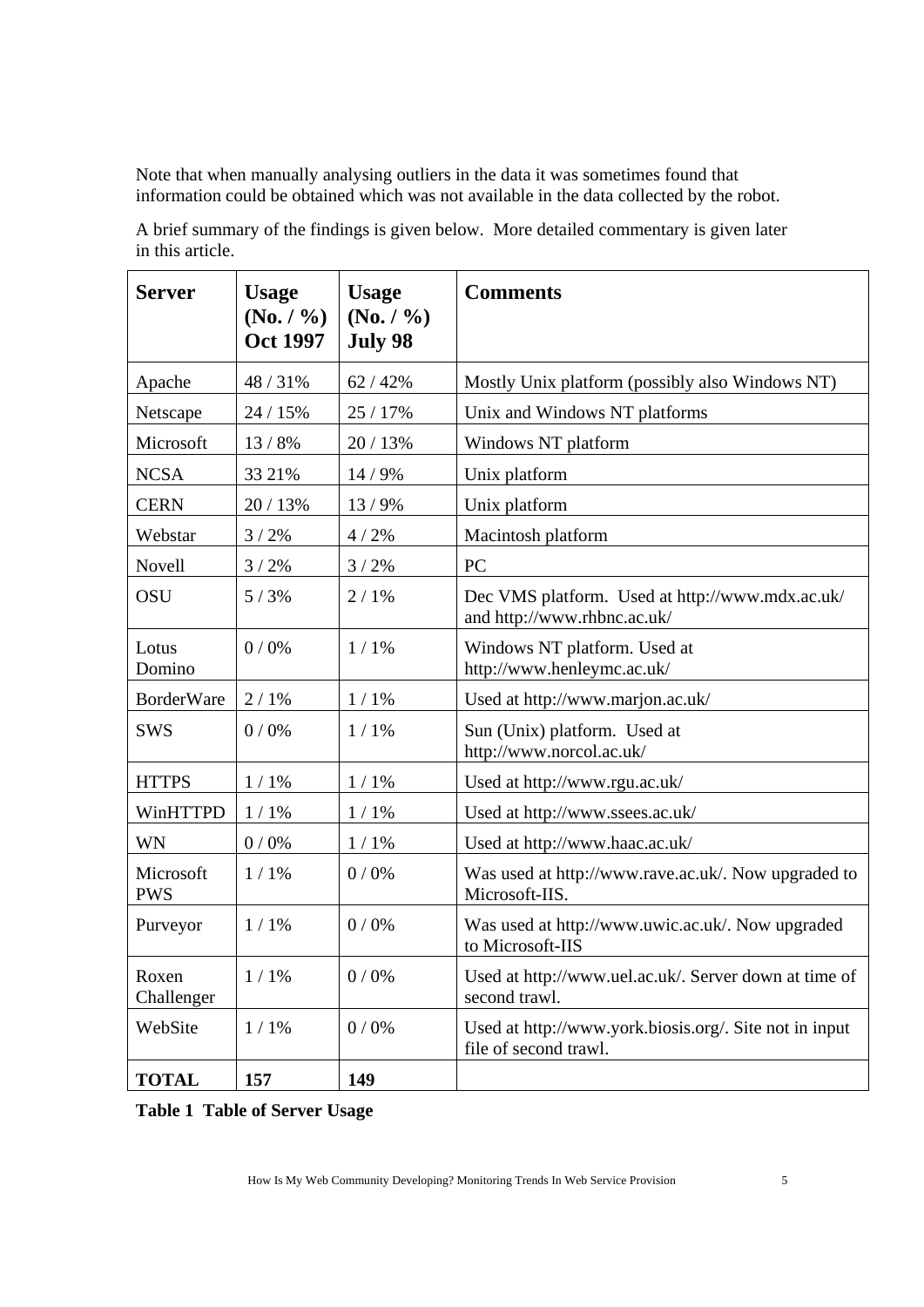As can be seen from Table 1 the Apache server has grown in popularity. This has been mainly at the expense of the NCSA and CERN servers, which are now very dated and no longer being developed. In addition a number of servers appear to be no longer in use within the community (e.g. Purveyor and WebSite). Microsoft's server has also grown in popularity.

The popularity of Apache is also shown in the August 1998 Netcraft Web Server Survey [16], which finds Apache to be the most widely used server followed by Microsoft-IIS and Netscape-Enterprise. The Netcraft surveys are taken over a wider community than the academic sites looked at in this paper. The community surveyed by Netcraft is likely to consist of more diverse platforms (such as PCs) whereas academic sites show a bias towards Unix systems. This may explain the differences in the results of the next most popular servers.

| HTTP/1.0                   | 50%                                 |  |
|----------------------------|-------------------------------------|--|
| HTTP/1.1                   | 50%                                 |  |
| Cachable resources         | 54% of HTML pages and 60% of images |  |
| Non-cachable resources     | 1% of HTML pages and 0% of images   |  |
| Cachability not determined | 36% of HTML pages and 40% of images |  |

Table 2 shows a profile of HTTP headers.

#### **Table 2 HTTP Headers**

Note that this information was not collected for the first trawl due to limitations in the robot software.

In Table 2 a resource is defined as cachable if:

- It contains an Expires header showing that the resource has not expired
- It contains a Last-Modified header with a modification date greater than 1 day prior to the robot trawl.
- It contains the Cache-control: public header

A resource is defined as **not** cachable if:

- It contains an Expires header showing that the resource has expired
- It contains a Last-Modified header with a modification date coinciding with the day of the robot trawl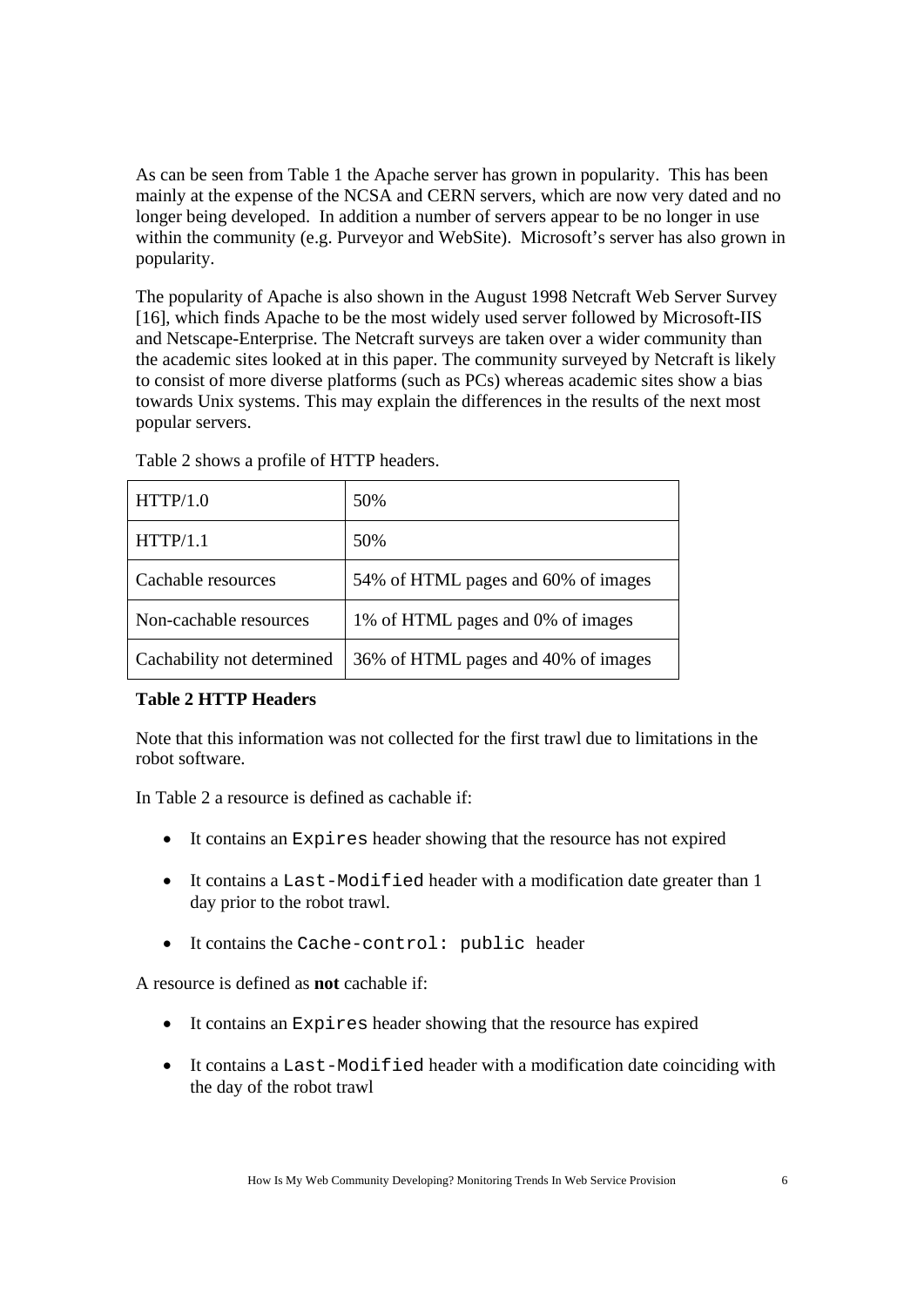- It contains the Cache-control: no-cache or Cache-control: nostore headers
- It contains the Pragma: nocache header

The cachability of resources was not determined if the resource used the Etaq HTTP/1.1 header, since this would require additional testing at the time of the trawl which was not carried out.

Figure 1 gives a histogram of the total size of the institutional entry point.



Total size of entry point (Kb)

#### **Figure 1 Size of Entry Point**

As shown in Figure 1, four institutions appear to have an institutional web page which is less than 5Kbytes. The mean size is 41 Kb, with a mode of 10-20 Kb. The largest entry point is 193 Kbyes.

Note that this information is based on the size of the HTML file, any framed or refresh HTML pages, inline images and embedded Java applets.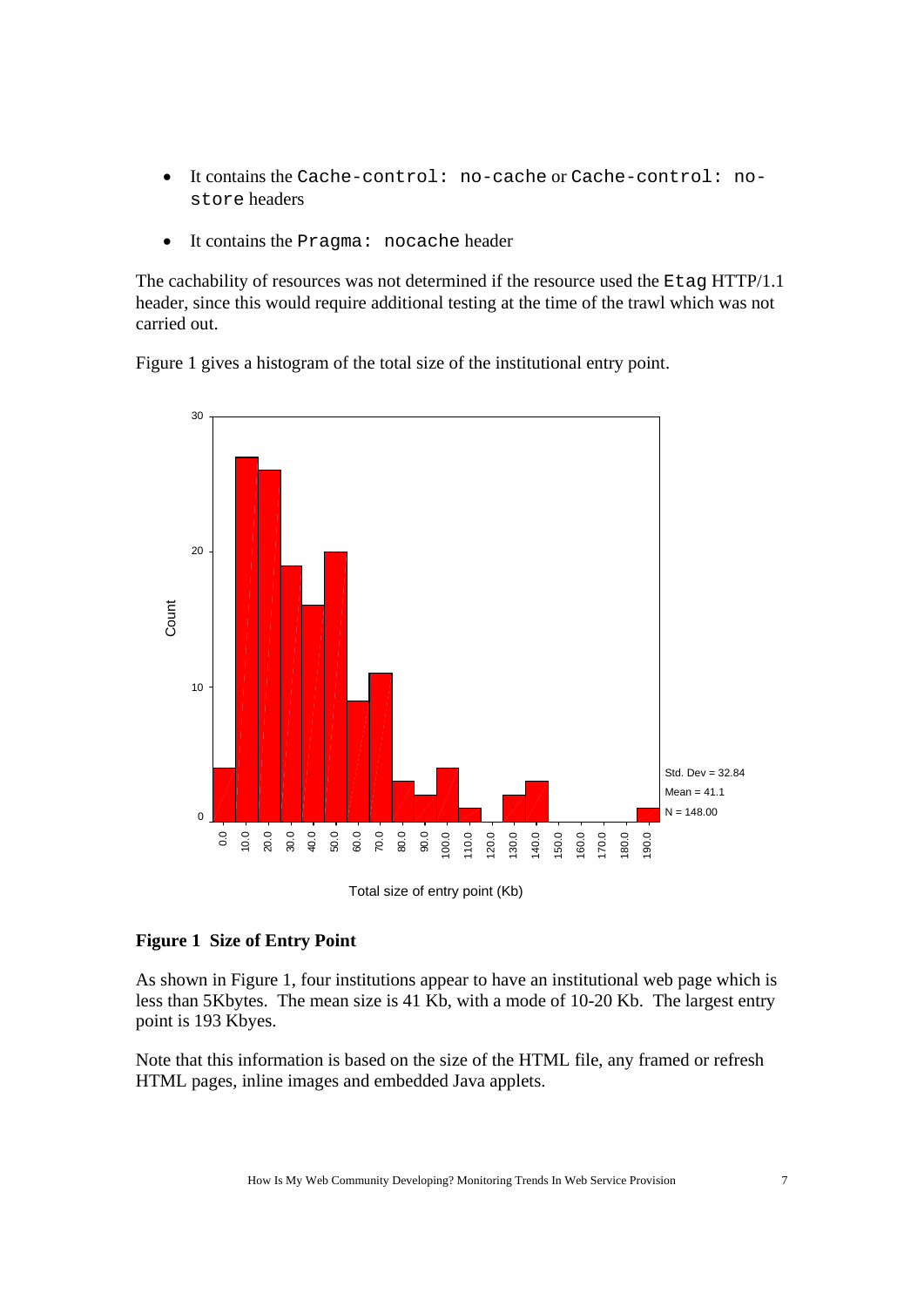It does not include any background images, since the current version of the robot does not parse the <BODY> element for the BACKGROUND attribute. Subsequent analysis showed that 56 institutions used the BACKGROUND attribute in the <BODY> element. Although this would increase the file size, it is unlikely to do so significantly as background elements are typically small files.

The histogram also does not include any linked style sheet files. The WebWatch robot does not parse the HTML document for linked style sheets. In this the robot can be regarded as emulating a Netscape 3 browser.

Figure 2 gives a histogram for the number of images on the institutional entry point. As mentioned previously this does not include any background images.



#### **Figure 2 Numbers of Images**

Figure 3 gives a histogram for the number of hypertext links from institutional entry points.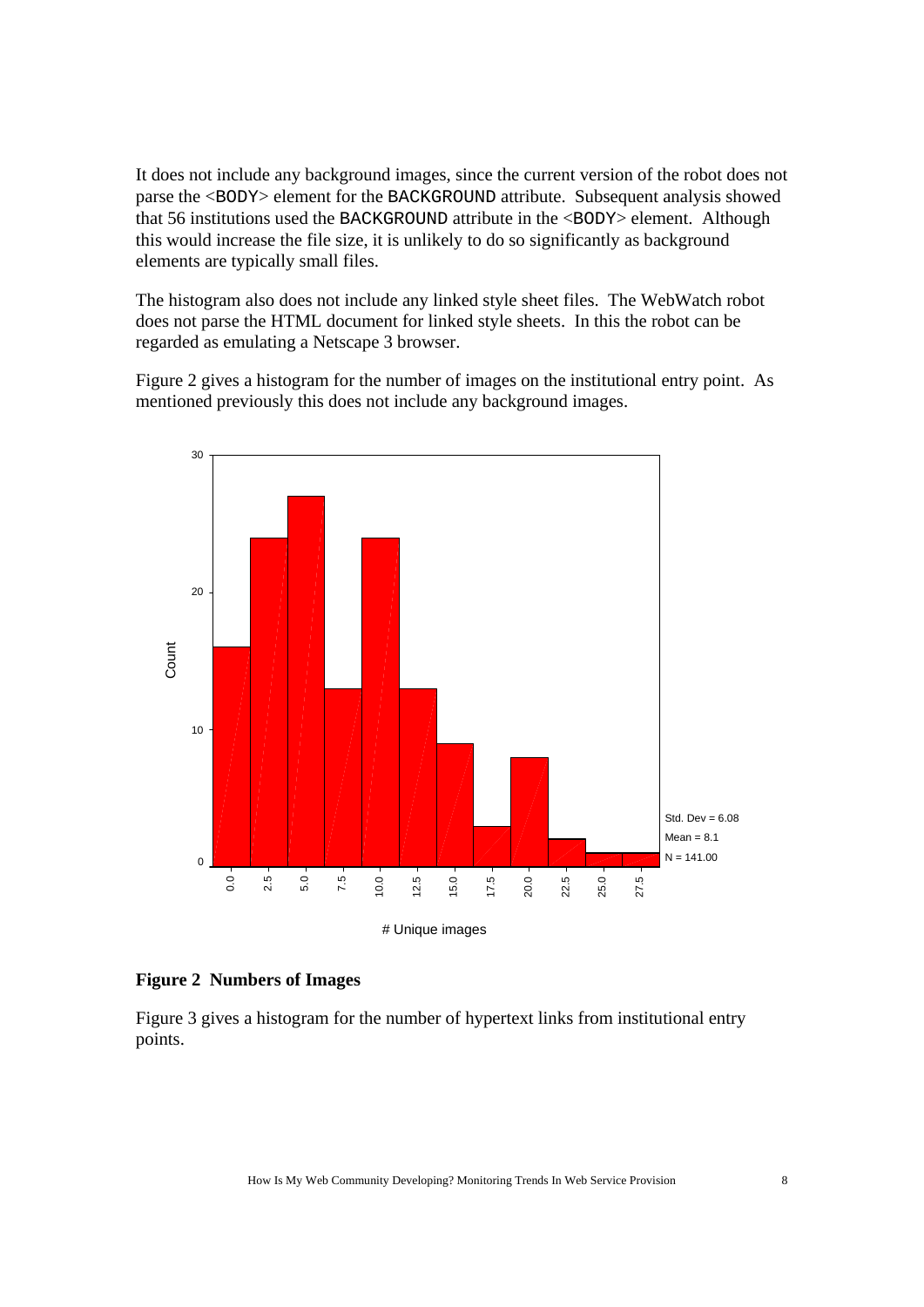

# Hyperlink elements per page

#### **Figure 3 Link Profiles.**

Note that Figure 3 gives the total number of links which were found. This includes  $\langle A \rangle$ elements and client-side image maps. Note that typically links in client-side maps are duplicated using the <A> element. No attempt has been made in this report to count the number of unique links.

# **Discussion of Findings**

In this section we discuss the findings of the trawls.

The discussion covers the accessibility of the pages and the technologies used. In the accessibility discussion we consider factors relevant to users accessing the pages, including the files sizes (which affects download times), whether the pages can be cached (which also affects download times) and the usage of hyperlinks (which can affect the usability). In the technology discussion we consider the technologies used, such as server hardware and software, and web technologies such as use of JavaScript and Java, metadata and stylesheets.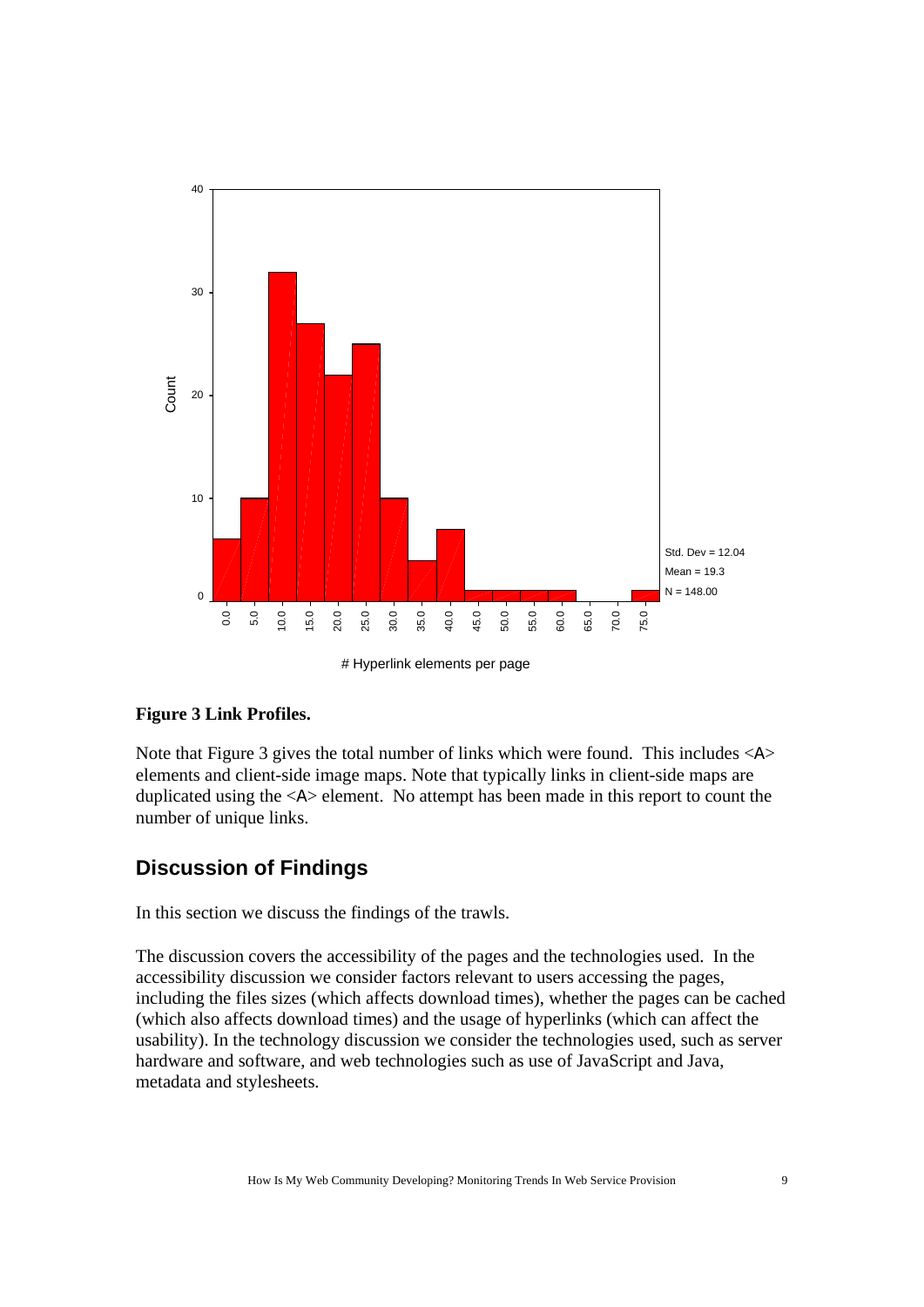The results of the WebWatch trawl are intended to correspond closely with those that would be observed by a user using a web browsers. This is unlike, for example, many indexing robots which are not capable of processing frames. Robot software can also have problems in downloading linked resources, such as style sheet files, parsing HTML elements which may link to external resources, such as images, or processing HTTP headers, such as redirects. Robots developers often have a conservative approach to implementing new features in order to minimise the dangers of robots recursively requesting resources or causing other network or server problems.

The WebWatch has a similar conservative design. In a number of cases the automated analyses were modified by subsequent manual investigation in order to provide results which are applicable to a human view of a website (for example the size of a framed resource is the sum of the framed elements and not the hosting frameset). Where it has not been possible to do this, commentary is provided.

# **Size of Institutional Entry Point**

The majority of institutional entry points appear to be between 10 Kb and 100 Kb (excluding background images which, as stated previously, were not included in the analysis).

| <b>Institution</b>                                            | <b>Size</b> | <b>Comments</b>                                                           |
|---------------------------------------------------------------|-------------|---------------------------------------------------------------------------|
| South Devon College<br>http://www.torbay.gov.uk/sdc/          | $0.5$ Kb    | Error in input data file. Points to directory<br>listing, not to resource |
| Royal College of Music<br>http://www.rcm.ac.uk/               | $2.9$ Kb    |                                                                           |
| <b>Westminster College</b><br>http://www.ox-west.ac.uk/       | 3.9 Kb      | Temporary interface while website being<br>redesigned                     |
| University of Plymouth<br>http://www.plym.ac.uk/              | 4.2 Kb      | Contains background image (size not<br>included in analysis)              |
| Kent Institute of Art and<br>Design<br>http://www.kiad.ac.uk/ | 192 Kb      | Contains animated GIF                                                     |
| University of Greenwich<br>http://www.gre.ac.uk/              | 145 Kb      | <b>Contains animated GIF</b>                                              |
| Regent's College<br>http://www.regents.ac.uk/                 | 143 Kb      | (Not available for manual analysis at time of<br>writing)                 |

Details of the largest and smallest institutional entry points are given in Table 3.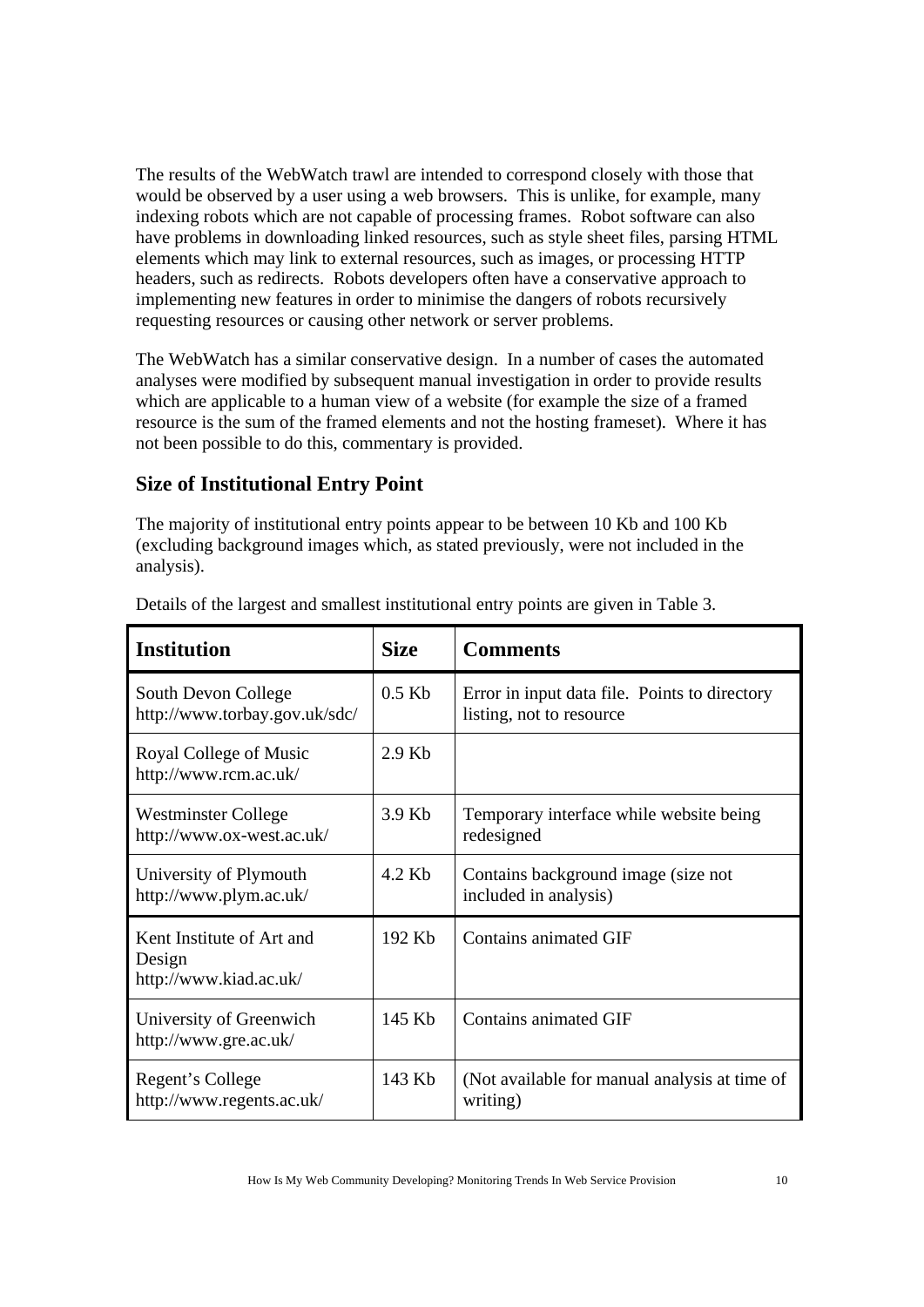| University of Central England<br>http://www.uce.ac.uk/ | $\vert$ 137 Kb | Contains animated GIF |
|--------------------------------------------------------|----------------|-----------------------|
| King Alfred's<br>http://www.wkac.ac.uk/                | 134 Kb         | Contains animated GIF |

#### **Table 3 Summary Details of Largest and Smallest Sites in Current Trawl**

Although perhaps not noticeable when accessing the page locally or across the SuperJANET network the large differences in sizes between, for example, the entry points for the University of Plymouth University and the Kent Institute of Art and Design are likely to cause noticeable differences in the download time for overseas users or accesses using modems.

It was also noted that all of the large sites which were available for manual inspection contained animated images.

#### **Cachability of Institutional Entry Point**

Interest in caching has grown in the UK Higher Education community since the advent of institutional changing for international bandwidth. In addition to interest in the cachability of resources from overseas websites, institutions are interest in the cachability of their own pages, especially key pages such the main entry point. Speedy access to such pages from local caches can be important when attempting to provide information to remote users, such as potential students. Unfortunately the need to provide cachefriendly pages may conflict with the need to provide attractive customised pages.

A study of the cachability of institutional entry points was carried out in order to observe the priorities given by institutions.

Over half of the institutional entry points have been found to be cachable, and only 1% not-cachable. 40% of the HTML resources used the Etag HTTP/1.1 header which is the current recommended method of establishing cachability. Unfortunately in order to identify if a resource can be cached the Etag value needs to be rechecked on a subsequent trawl and this was not carried out during this survey.

#### **Links from Institutional Entry Point**

The histogram of the numbers of hyperlinks from institutional entry points shows an approximately normal distribution, with a number of outliers indicating a small number of institutions with a large number of links. The institutional with the largest number of links on its entry point was Royal Holloway at <URL:

http://www.rhbnc.ac.uk/>. The entry point contained 76 hyperlinks.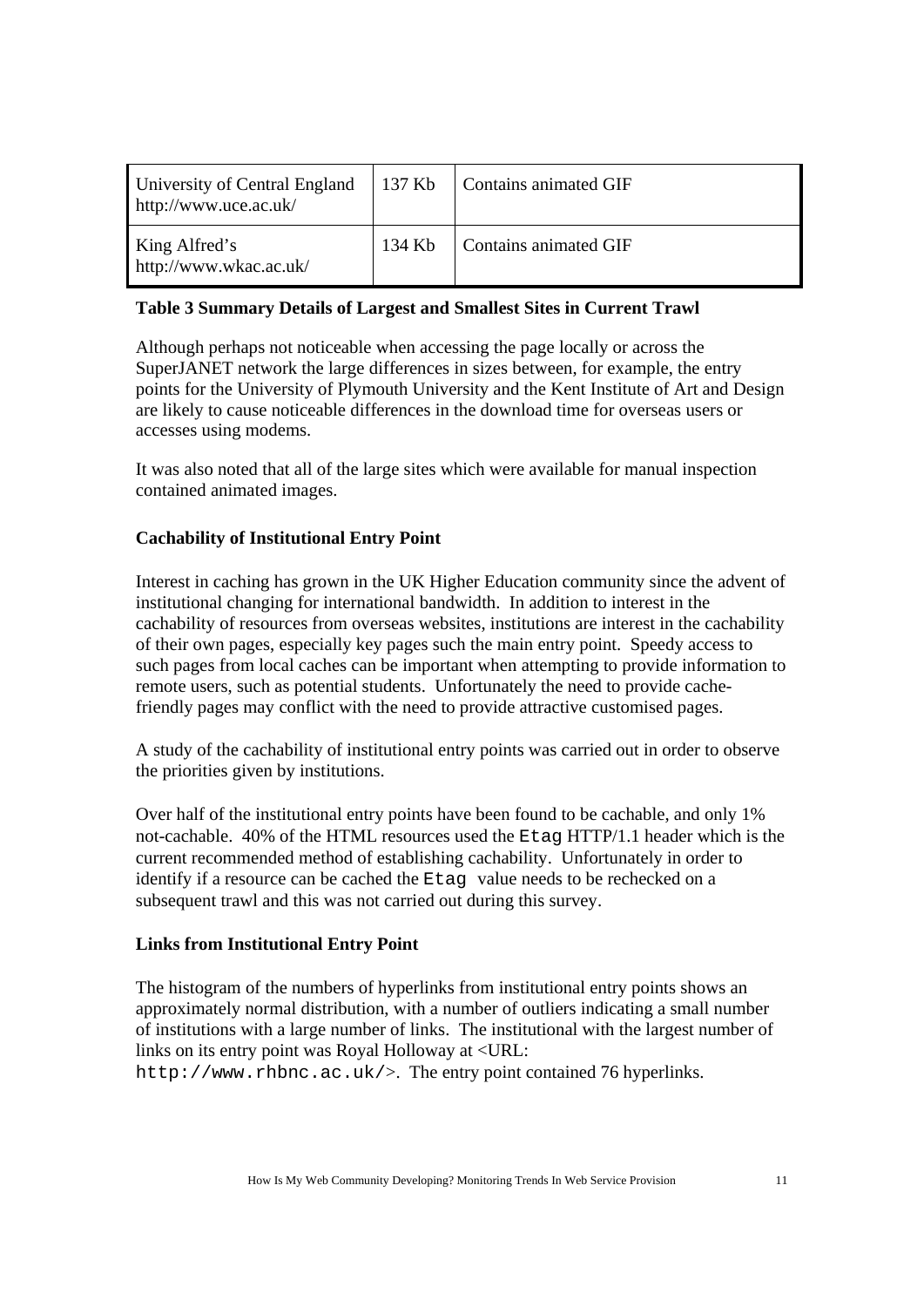Providing a simple, uncluttered interface, especially to users accessing an institutional entry point for the first time, is arguably preferable to providing a comprehensive set of links to resources, although it could be argued that the a comprehensive set of links can minimise the navigation though series of sub-menus.

Future WebWatch trawls of institutional entry points will monitor the profile of hyperlink usage in order to determine any interesting trends.

# **"Splash Screens"**

"Splash screens" are pages which are displayed for a short period before an alternative page is displayed. In the commercial world splash screens are used to typically used to display some form of advertisement before the main entry page, containing access to the main website , is displayed. Splash screens are normally implemented using the <META REFRESH="value"> element. Typically values of about 5 seconds are used. After this period the second page is displayed.

In the initial WebWatch trawl, a total of five occurrences of the <META REFRESH="value"> element were found. Of these, two had a value of 0. This provides a "redirect" to another page rather than displaying a splash screen.

In the second WebWatch trawl, a total of four occurrences were found (at the universities of Glamorgan, Greenwich, Sheffield and Staffordshire). Further investigation revealed that a number of additional sites use this feature which weren't detected in the robot trawl, due to the site being unavailable at the time of the trawl.

| <b>Institution</b>                           | <b>Trawl Oct 97</b>                                       | <b>Trawl July 98</b>                                                                   |
|----------------------------------------------|-----------------------------------------------------------|----------------------------------------------------------------------------------------|
| De Montford<br>University                    | Refreshes after 8 seconds                                 | Refreshes after 8 seconds                                                              |
| Glasgow School of<br>Art                     | Redirects after 10 seconds                                | Redirects after 10 seconds (Note<br>site not trawled due to omission in<br>input file) |
| Glamorgan                                    | Redirects to static page                                  | Redirects to static page                                                               |
| Greenwich                                    | Redirect to static page<br>containing server-side include | Redirect to static page containing<br>server-side include                              |
| Queen's University<br><b>Belfast</b>         | Refreshes after 10 minutes                                | No refresh                                                                             |
| Ravensbourne<br>College of Art and<br>Design | No refresh                                                | Redirect (Note site not trawled due)<br>to omission in input file)                     |

Further details are given in Table 4.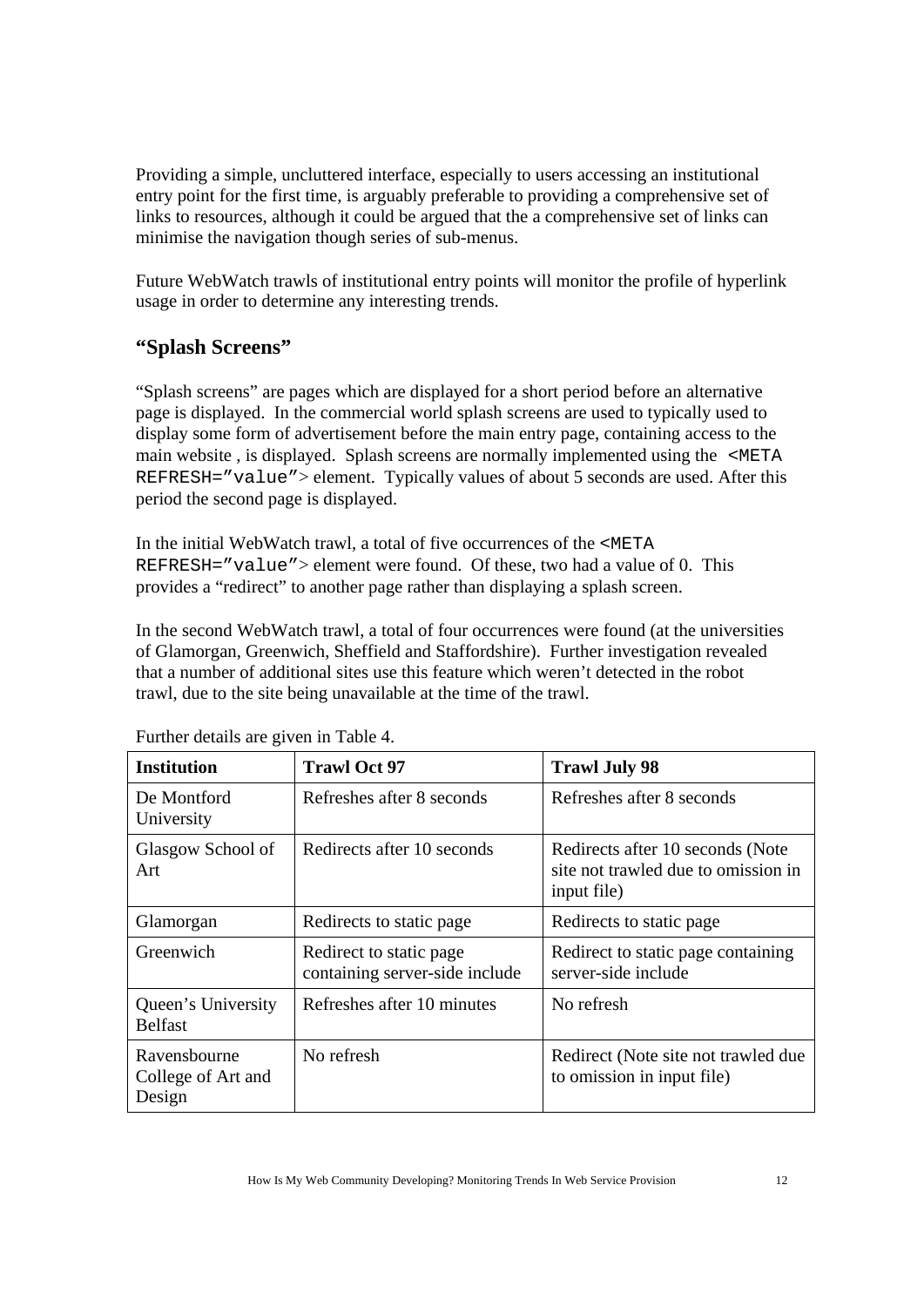| Sheffield     | No refresh | Refresh after 10 minutes |
|---------------|------------|--------------------------|
| Staffordshire | No refresh | Redirect to CGI script   |

#### **Table 4 Comparison of Client-Side Refreshes**

#### **Metadata**

Metadata can aid the accessibility of a web resource by making the resource more easy to find. Although the management of metadata may be difficult for large websites, management of metadata for a single, key page such as the institutional entry point should not provide significant maintenance problems.

The main HTML elements which have been widely used for resource discovery metadata are the <META NAME="keywords" VALUE="…"> and <META NAME="description" VALUE="…">. These elements are supported by popular search engines such as Alta Vista.

The resource discovery community has invested much time and energy into the development of the Dublin Core attributes for resource discovery. However as yet no major search engine is making use of Dublin Core metadata.

| Metadata Type       | <b>Oct 1997</b> | <b>Jul 1998</b> |
|---------------------|-----------------|-----------------|
| Alta Vista metadata | 54              | 74              |
| Dublin Core         |                 |                 |

#### **Table 5 Use of Metadata**

As can be seen from Table 5, the metadata popularised by Alta Vista is widely used, although perhaps not as widely used as might have been expected, given the ease of creating this information on a single page and the importance it has in ensuring the page can be found using the most widely used search engines.

Dublin Core metadata, however, is only used on two institutional entry points: the University of Napier and St George's Hospital Medical School. Although this may be felt to be surprising given the widespread awareness of Dublin Core within the UK Higher Education community, the very limited use appears to be indicative that web technologies are not used unless applications are available which make use of the technologies.

# **Server Profiles**

Since the initial trawl the server profile has changed somewhat. A number of server which were in use in October 1997 (Purveyor, BorderWare, WebSite, Roxen Challenger, Windows PWS) have disappeared. The major growth has been in usage of Apache, which has grown in usage from 31% to 42%.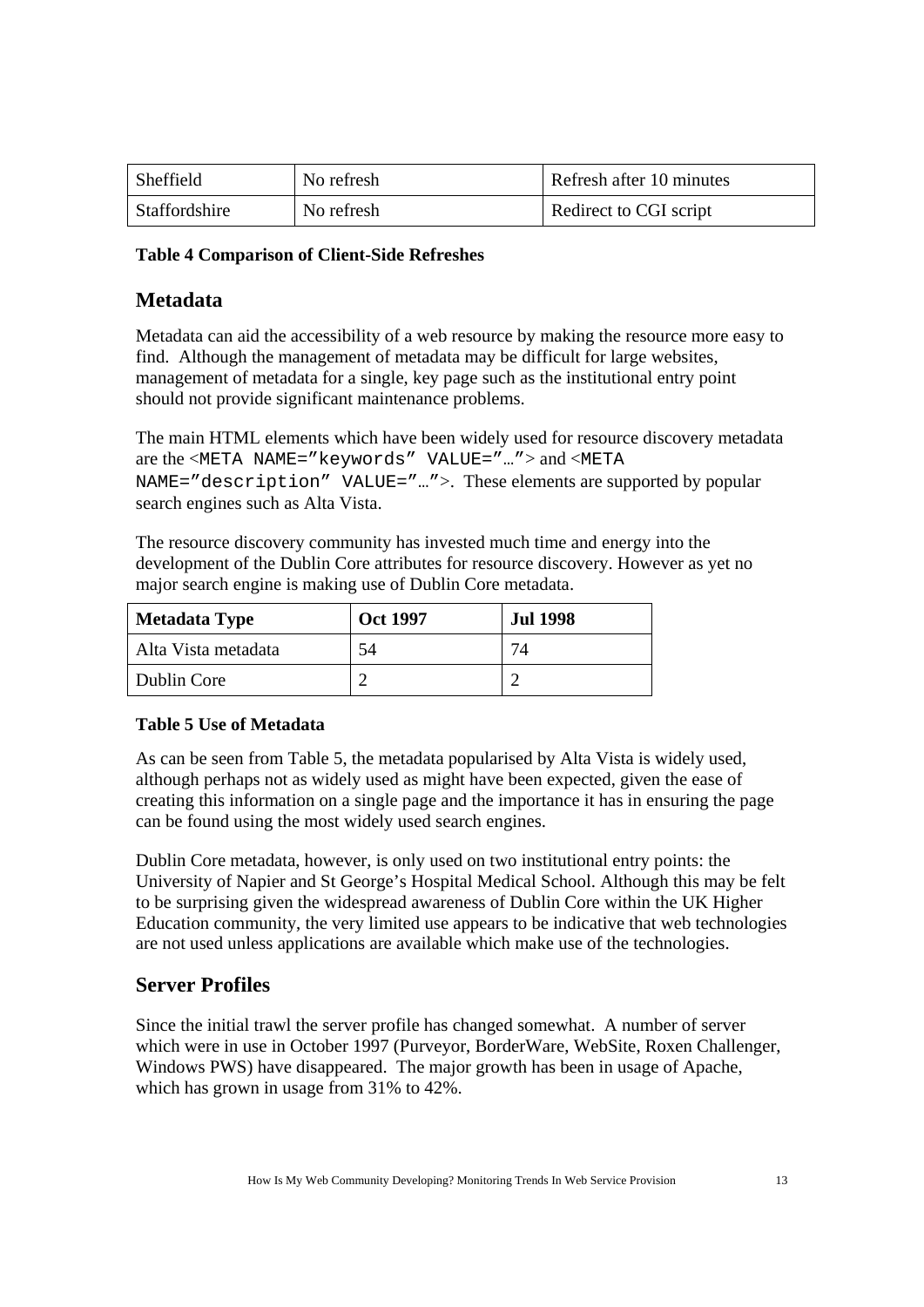Unfortunately it is not possible to obtain the hardware platform on which the server is running. Certain assumptions can be made. For example, Apache probably runs on Unix platforms since the Windows NT version is relatively new and reports indicate that the Windows NT version is not particularly fast. The Microsoft IIS server probably runs on a Windows NT platform. The CERN and NCSA server probably run on Unix. Unfortunately it is difficult to make realistic assumptions about the Netscape servers since these have been available for Unix and Windows NT platforms for some time.

| <b>Platform</b>   | <b>Estimated</b><br>Min. | <b>Estimated</b><br>Max. |
|-------------------|--------------------------|--------------------------|
| Unix              | 89                       | 115                      |
| Windows NT        | 21                       | 46                       |
| Other PC platform |                          |                          |
| Macintosh         |                          |                          |
| <b>DEC</b>        |                          |                          |

Based on these assumptions Table 6 gives estimates for platform usage, based on the Netscape server being used solely on Unix or Windows NT.

# **Table 6 Estimated Platform Usage**

As may be expected the Unix platform is almost certainly the most popular platform. (This cannot be guaranteed, since the Apache server is now available for Windows NT. However as it has only been available on Windows NT for a short period and the Windows NT version is believed to be less powerful than Microsoft's IIS server, which is bundled free with Windows NT, it appears unlikely that Apache has made much inroads in the Windows NT world).

It will be interesting to analyse these results in a year's time, to see, for example, if Windows NT gains in popularity.

#### **Java**

None of the sites which were trawled contained any <APPLET>, <OBJECT> or <EMBED> elements, which are used to define Java applets. However it had been previously noted that the Liverpool University entry point contained a Java applet. Inspection of the robots.txt file for this site showed that all robots except the Harvest robot were excluded from this site.

The little use of Java could be indicative that Java does not have a role to play in institutional entry points or that institutions do not feel that sufficient number of their end users have browsers which support Java. The latter argument does, however, appear to contradict the growing use of technologies such as Frames and JavaScript which do require modern browsers.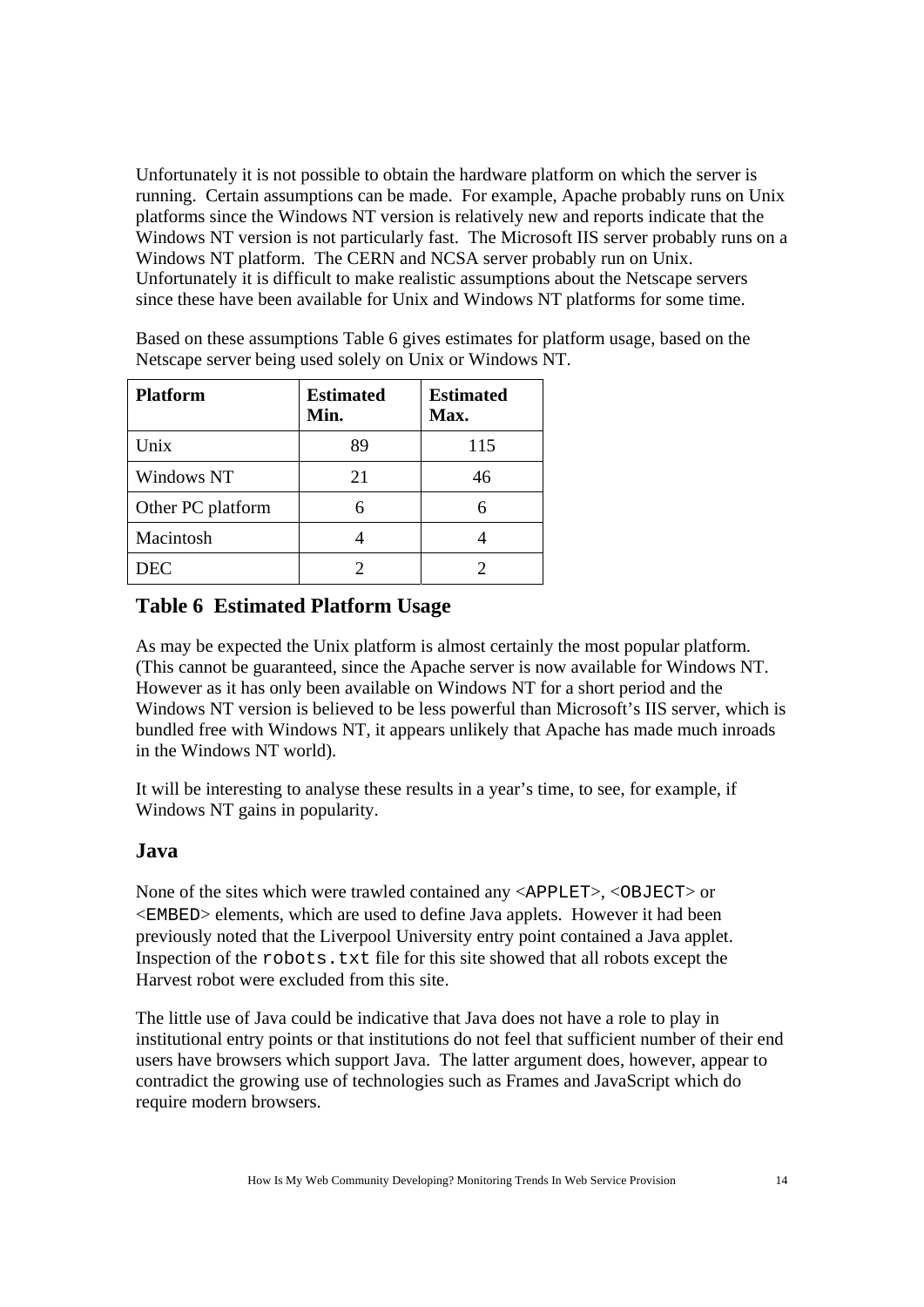# **JavaScript**

In the initial trawl 22 of the 158 sites (14%) contained a client-side scripting language, such as JavaScript. In the second trawl 38 of the 149 sites (26%) contained a client-side scripting language, such as JavaScript.

The increasing uptake would appear to indicate confidence in the use of JavaScript as a mainstream language and that incompatibility problems between different browsers, or different versions of the same browser are no longer of concern.

With the increasing importance of client-side scripting languages in providing responsive navigational aids we can expect to see even more usage in the future. Future WebWatch trawls will help to identify if this supposition is true.

# **Frames**

There has been a small increase in the number of sites using frames. In the original trawl 12 sites (10%) used frames. In the second trawl a total of 19 (12%) sites used frames.

# **HTML Validation**

In the second trawl only three sites contained a page of HTML that validated without errors against the HTML3.2 DTD. Since it is reasonable to assume that most institutional webmasters are aware of the importance of HTML validity and have ready access to HTML validators (such as the HTML validation service which is mirrored at HENSA [17]) we might recommend a greater adoption of validated HTML pages.

# **Future Work**

The WebWatch project has developed and used robot software for auditing particular web communities. Future work which the authors would like to carry out include:

- Running regular trawls across consistent samples in order to provide better evidence of trends.
- Making the data accessible for analysis by others across the Web. This would probably involve the development of a backend database which is integrated with the Web, enabling both standard and *ad hoc* queries to be initiated.
- Developing a number of standardised analyses. For example the development of an analysis system for analysing the accessibility of a website for the visually impaired, or the cachability of a website.
- Providing a web-based front-end for initiating "mini-WebWatch" analyses. Work on this has already begun, with the release of a web form for analysing HTTP headers [18].